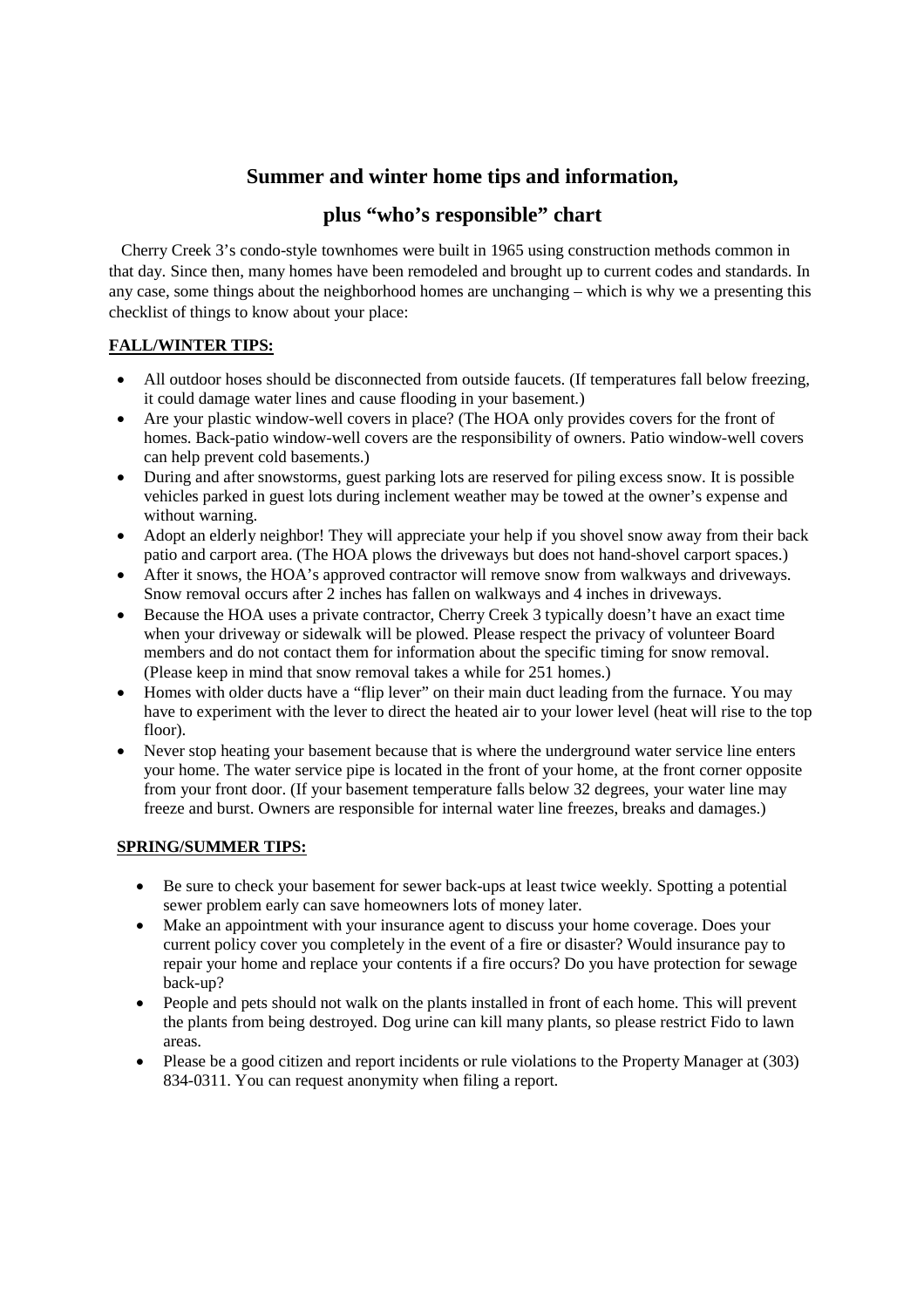- Barbecuing and grilling are prohibited in back patios and under carports. Please put your grill in the driveway beyond your patio cover because fences and patio covers are flammable. Barbecuing beneath patio covers and carports are violations of Denver law.
- Window air conditioners are prohibited if they protrude from windows.
- Because Cherry Creek 3 is a water-conservation community, please observe the following:
	- o Washing vehicles is prohibited in carports and driveways. (Go to a car wash instead).
	- o You can periodically hose off your back patio but do not allow the water to run for excessive periods. If you are hosing off dirt from your parking spaces, do not allow water to run too long.
	- o Do not water lawns. The sprinkler system operates three times a week, starting in late May. (Experts say watering before the end of May is a waste of water and detrimental to growing healthy lawn roots). You can water front-yard plants, keeping in mind we use low-water species that require very little supplemental water.
	- o Watering between 10 a.m. and 6 p.m. is prohibited because summer heat tends to evaporate the majority of that water.

# See chart on page that follows….